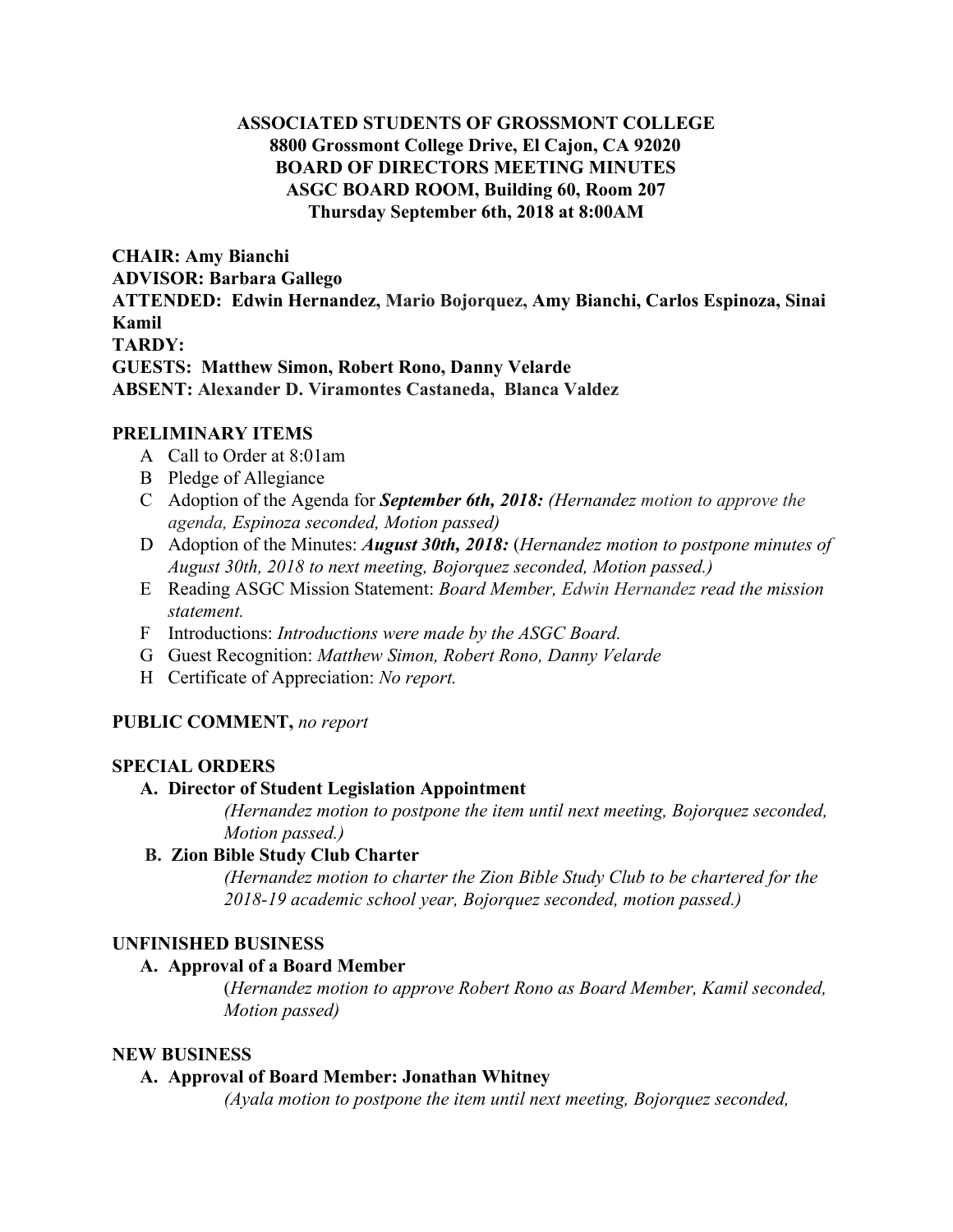*Motion passed.)*

## **B. Approval of Board Member: Matthew Simon**

*(Hernandez motion to approve Matthew Simon as a Board Member, Bojorquez seconded, Motion passed.)*

## **C. ASGC Lockers**

*(Hernandez motion to approve 10 ASGC Lockers to 10 charter clubs for the fall 2018 semester, Kamil seconded, Motion passed.)*

# **STUDENT REPRESENTATION FEE**

## **A. Fall 2018 General Assembly**

*(Ayala motion to approve up to \$10,000 for General Assembly for October 26th-28th in Ontario, CA, Hernandez seconded, Motion passed.)*

## **REPORTS (2 min each Member)**

- A. Director of Website Development: (Vacant)
- B. Director of Publicity: (Vacant)
- C. Director of Campus Activities: (Vacant)
- D. Director of Board Affairs: (Vacant)
- E. Director of Student Legislation: (Vacant)
- F. Board Members:

*Ayala- In process of talking to Bill McGrevy about EBT cards being accepted in Griffin Grill.*

- G. Vice President of Finance: *Needs ideas for items to buy for the benefit sticker such as sodas, also needs to find new vendors.*
- H. Executive Vice President: *Obtaining Poster Ink soon, announced a committee meeting for next Monday from 11-12 pm for OER (online free textbooks) at the library (two ASGC members have the option to go). This is to assemble a student panel.*
- I. Student Trustee: *Also following OER but cannot attend the meetings. Trying to make a student panel so show OER to the faculty and staff.*
- J. Advisor: *Addressed that emails have been sent out to notify Board Members of committees that they should consider attending as student government. Monday is the Constitution Day celebration (Rock the Vote) event, from 11-2 pm, Indivisible club will be attending. When contacting people around campus CC into email, to help in anyway and to be in the loop.*
- K. President: *Attended the District Calendar Committee meeting last Thursday. Everyone needs to show up on time because this is super important for meetings. Please send me Office Hours as soon as possible because some people have not turned it in.*

# **INFORMAL DISCUSSION**

**Advisor:** Address to look at the calendar to see what is important to the students, so that there can be a discussion and finally the President of ASGC can take it to the committee just like the Finals push back/forward for the spring*.*.

# **ANNOUNCEMENT OF NEXT MEETING**